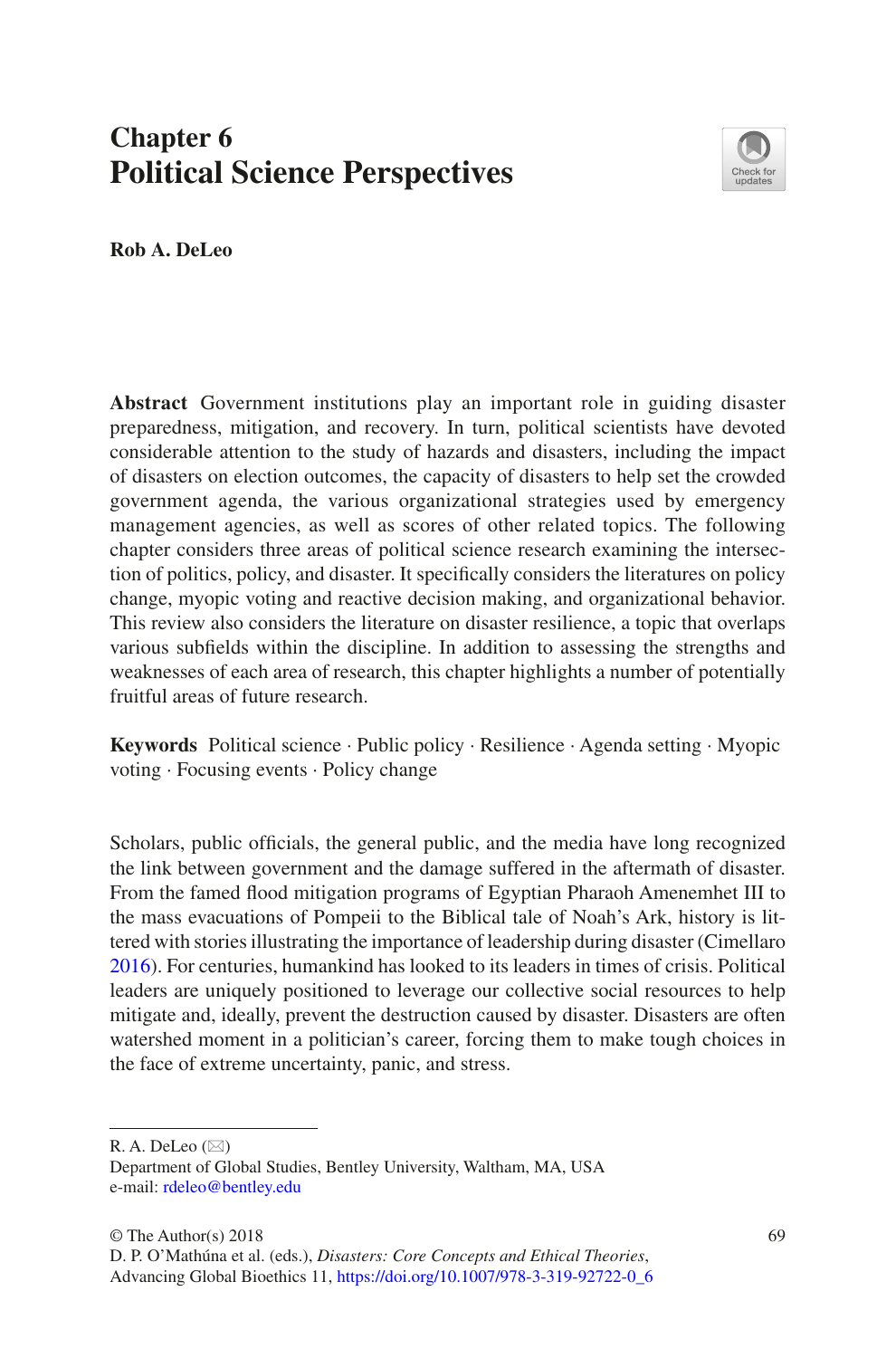Not surprisingly, then, scholars interested in the political process have devoted considerable attention to the study of disaster, a tradition that can be traced to at least the late eighteenth century when political philosopher Jean Jacques Rousseau penned his account of the 1775 Lisbon, Portugal earthquake. Commenting on the disaster, Rousseau writes: "nature did not construct twenty thousand houses of six or seven stories there, and if the inhabitants of this great city had been more equally spread equally spread out and more lightly lodged, the damage would have been much less and perhaps of no account" (Dynes [2000,](#page-14-1) p. 106). Rousseau's work, which is considered the first social scientific account of the politics of disaster, concluded that better urban planning on the part of elected officials could have prevented the enormous loss of life suffered in the wake of the earthquake.

If Rousseau's study represents one the first social scientific accounts of disaster, then Samuel Prince's study of the 1917 Halifax maritime explosion is the first systematic analysis of the political dynamics of hazard and disaster policymaking. A sociologist by training, Prince meticulously documents the Canadian government's response to the disaster, which saw nearly 2000 people perish after a cargo ship filled with explosives and other incendiary devices exploded in Halifax harbor. Analyzing the various laws and rules enacted by the Canadian government in the months following the event, Prince shows disaster can provide an important catalyst for policy and social change (Scanlon [1988](#page-16-0)). His work remains influential to this day. Scores of researchers have set out to explain the relationship between disaster and policy, a theme discussed in greater detail below.

Disasters are an important area of inquiry for political scientists. Because the study of disasters has always been an interdisciplinary enterprise, political science research on disasters overlaps with many of the other fields surveyed in this book, including sociology, economics, anthropology, geography, and others. Nor is there a singular theory of disaster politics. Instead, considerable variance exists across various the discipline's various subfields, each of which differs with respect to its unit of analysis and conceptual foci.

There is, however, general consensus that disasters are social constructs. Whether or not a particular hazard (a potential source of harm) becomes a disaster (an event that strains the response capacity of a social system or organization) is dictated not only by the size and scope of the hazard, but also by existing vulnerabilities as well as a particular community's capacity to prepare for, respond to and recover from disaster (Comfort [2005](#page-14-2); Lindell et al. [2006;](#page-15-0) Islam and Ryan [2016\)](#page-14-3). Because government institutions play a critical role in determining how resources are distributed before, during, and after disaster, politics often determines if a hazard becomes a disaster or, worse yet, a catastrophe (Gerber [2007\)](#page-14-4). Communities look to their political leaders to help decipher between those hazards that are dismissed as little more than a tragic, but unavoidable, confluence of events and those that are somehow the byproduct of human error (e.g., poor planning, a slow response, inadequate resources) and thus can be avoided in the future (Birkland [1997,](#page-13-0) [2004,](#page-13-1) [2006,](#page-13-2) [2010;](#page-13-3) Jasanoff [2010;](#page-14-5) Roberts [2010\)](#page-15-1).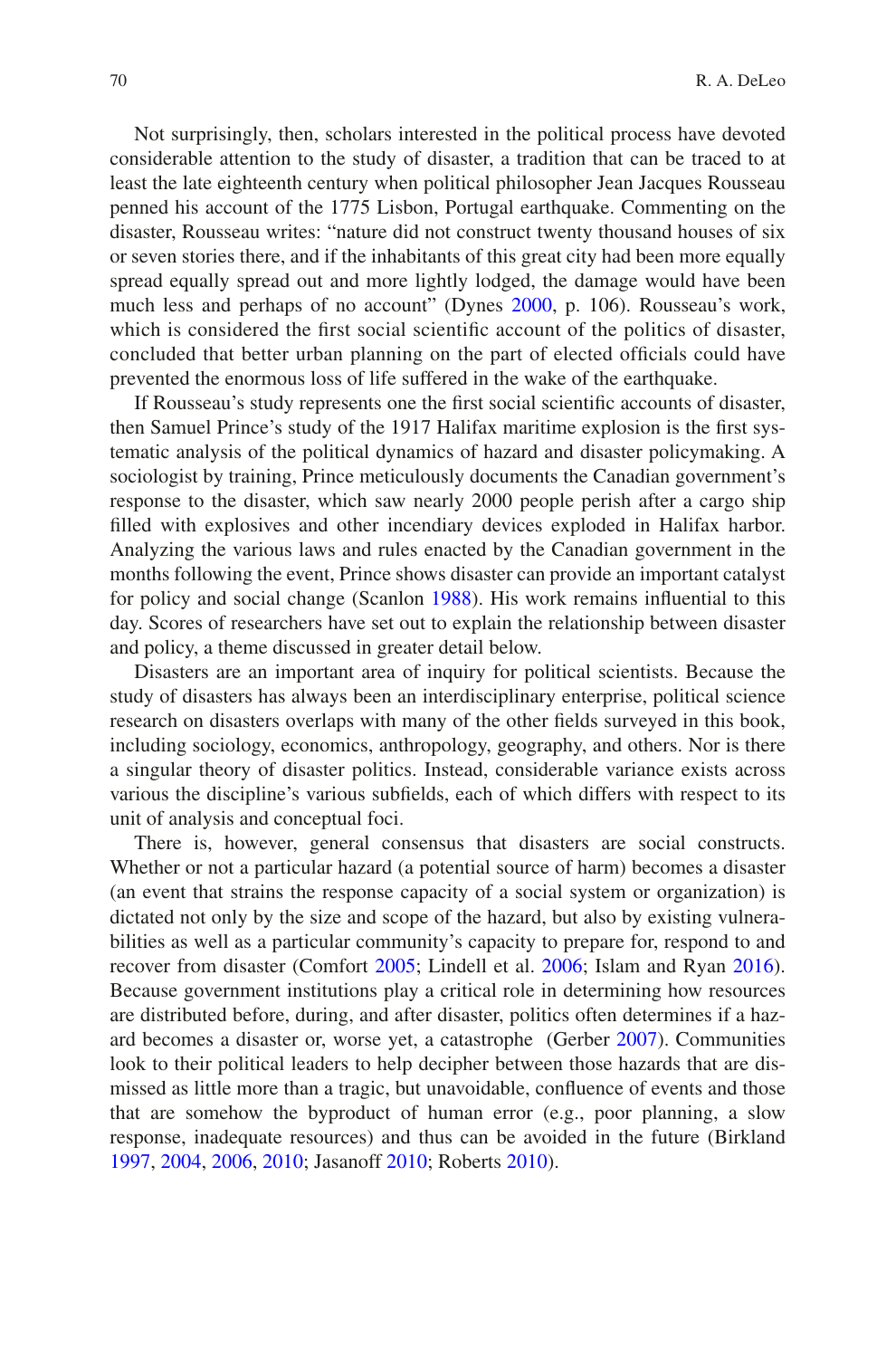The following chapter considers three areas of political science research examining the intersection of politics, policy, and disaster. First, it considers the ways in which disasters lead to policy change. Policy change is the process through which new policies are created and old ones are amended and altered across time (Cobb and Ross [1997;](#page-14-6) Parsons [1995\)](#page-15-2). By aggregating death, destruction, and economic loss, disasters play an integral role in drawing policymaker, media, and public attention to certain issues thereby helping them access the crowded government agenda, an important precursor to policy change (Birkland [1997\)](#page-13-0).

Second, it considers the literature on myopic voting and reactive decision making. Legislators are often characterized as being reactive, meaning they only attend to those issues that have an immediate impact on their constituency as opposed to those that threaten future harms. A thriving body of research has consider the social and political determinants of myopic voting, in larger part because they provides useful insights into the ways in which elected officials cater to the desires of their constituents. Disaster policy offers an excellent context for investigating this topic since it allows for an assessment of policy rendered *before* an event (e.g., disaster preparedness policy) as well as policy created *after* and in response to an event (e.g., disaster recovery and relief policy) (Fiorina [1974](#page-14-7), [1981](#page-14-8); Healy and Malhotra [2009](#page-14-9), [2010,](#page-14-10) [2013;](#page-14-11) Anderson [2000\)](#page-13-4). Put differently, it creates a rather distinctive natural experiment for contrasting proactive versus reactive policymaking.

Finally, this chapter briefly reviews the research examining the administration and management of disaster situations. Unlike the sections on policy change and myopic voting, which focus on fairly well-specified areas inquiry, this section is not necessarily organized around a single research question—or even set of questions for that matter. Instead, it aims to sample some of the political science research that has set out to address both conceptual and, often times, applied questions regarding the ways in which politics impacts different phases in the disaster management cycle, namely disaster response and recovery.

The chapter closes by briefly highlighting a number of gaps in the political science literature and suggesting future research directions. Note that this chapter is intended to serve as a useful entry point into the literature on politics, policymaking, and disaster. It is by no means exhaustive and focuses primarily on U.S. domestic policy, which is, in large part, a testament to the author's own area expertise. However, scholars studying comparative politics and international relations have also made important contributions to our understanding of disasters, despite the fact that their work is not accounted for in the text ahead.

## **6.1 Policy Change and Disaster**

Few subfields have devoted more sustained attention to the study of disasters than the policy sciences, as evidenced in the Policy Studies Organization's 2010 creation of *Risk, Hazards & Crisis in Public Policy*, a peer-reviewed journal devoted entirely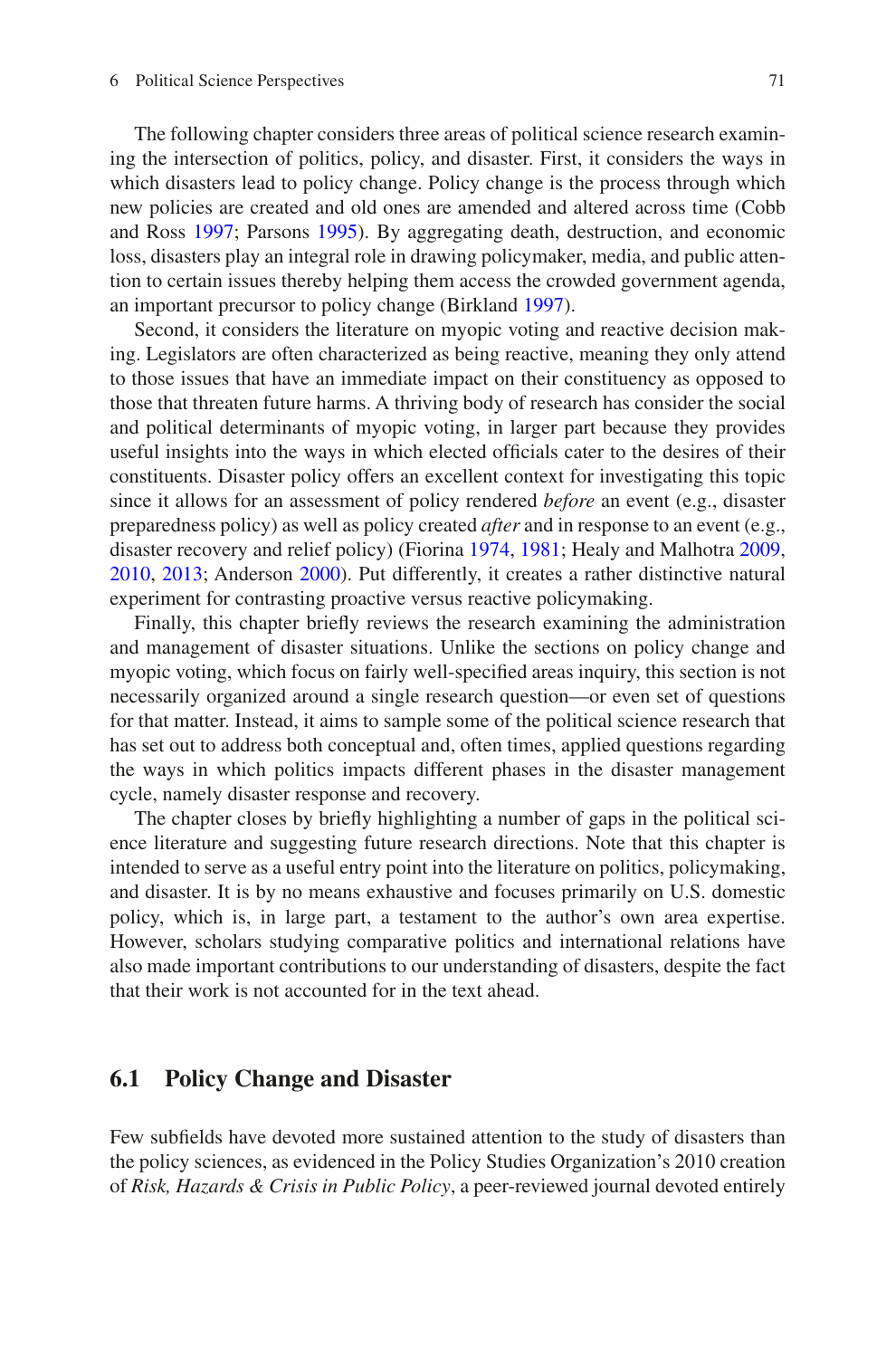to disseminating research on the policy and political dynamics of hazards and disasters. Disasters factor prominently into virtually every major theory of policy change. Abrupt shocks are said to draw policymaker, media, and public attention to once ignored issues, providing new opportunities for policy change (Kingdon [2003;](#page-14-12) Baumgartner and Jones [1993;](#page-13-5) Sabatier [1988](#page-15-3); Sabatier and Weible [2007;](#page-16-1) Sabatier and Jenkins-Smith [1999\)](#page-15-4).

Public policy encompasses a broad intellectual universe. Textbook accounts present the policy process as including a series of distinct but overlapping stages, including the identification and definition of social issues (problem definition); the selection of issues for explicit government attention (agenda setting); the development and adoption of policy alternatives (policy formulation and adoption); the execution and administration of laws, rules, and regulations (policy implementation); and the assessment and appraisal of new and existing programs (program evaluation) (Anderson [2010\)](#page-13-6). Moreover, the term "public policy" refers to an eclectic array of decisions or governmental outputs, including statutes and laws, court decisions, agency regulations and rules, and orders issued by executive officials (Parsons [1995\)](#page-15-2). Some scholars suggest agreements between various non-governmental or transnational institutions also constitute policy, particularly when these agreements result in the provision of some sort of public good (Stone [2008](#page-16-2)).

A great deal of policy research has focused on the distinct but interrelated processes of agenda setting, which describes the process through which issues are selected for consideration by a decision making body, and policy change, which broadly describes the creation of new policies or the revision of existing ones (Anderson [2010](#page-13-6)). Agenda setting is a precursor to policy change in that policy cannot be reformed unless an issue first accesses the agenda of a decision-making body or policy venue. Just as there are a myriad of different types of policy, so too are there different venues. Examples include specific committees within a legislature, government agencies, and state and local governments. Groups seeking policy change need to be careful to select a venue with jurisdiction over the issue in question and, more importantly, one that is receptive to their calls for change. Venues therefore serve as gatekeepers within the political system (Pralle [2006\)](#page-15-5).

Various theories of agenda setting and policy change recognize the importance of disasters. Consider Kingdon's multiple streams framework (MSF hereafter), which is one of the three most widely cited theories of policy change (Zahariadis [2014\)](#page-16-3). Kingdon's [\(2003\)](#page-14-12) theory uses a metaphor depicting multiple streams of policymaking activity to conceptualize the agenda setting process. The *politics stream* denotes the various constellations of interest groups and policymakers petitioning for change. The politics stream also includes macro-political forces, like public opinion and the national mood. The *problem stream* describes the various ways in which problems are revealed to policymakers, the general public, and the media. As noted below, disasters are one of a number of mechanisms that help bring issues in the problem stream to the attention of policymakers. Finally, the *policy stream* describes the various policy proposals and ideas circulating a particular policy community. Put differently, it includes the various options and ideas for addressing problems in the problem stream. Policy change occurs when a committed and politically savvy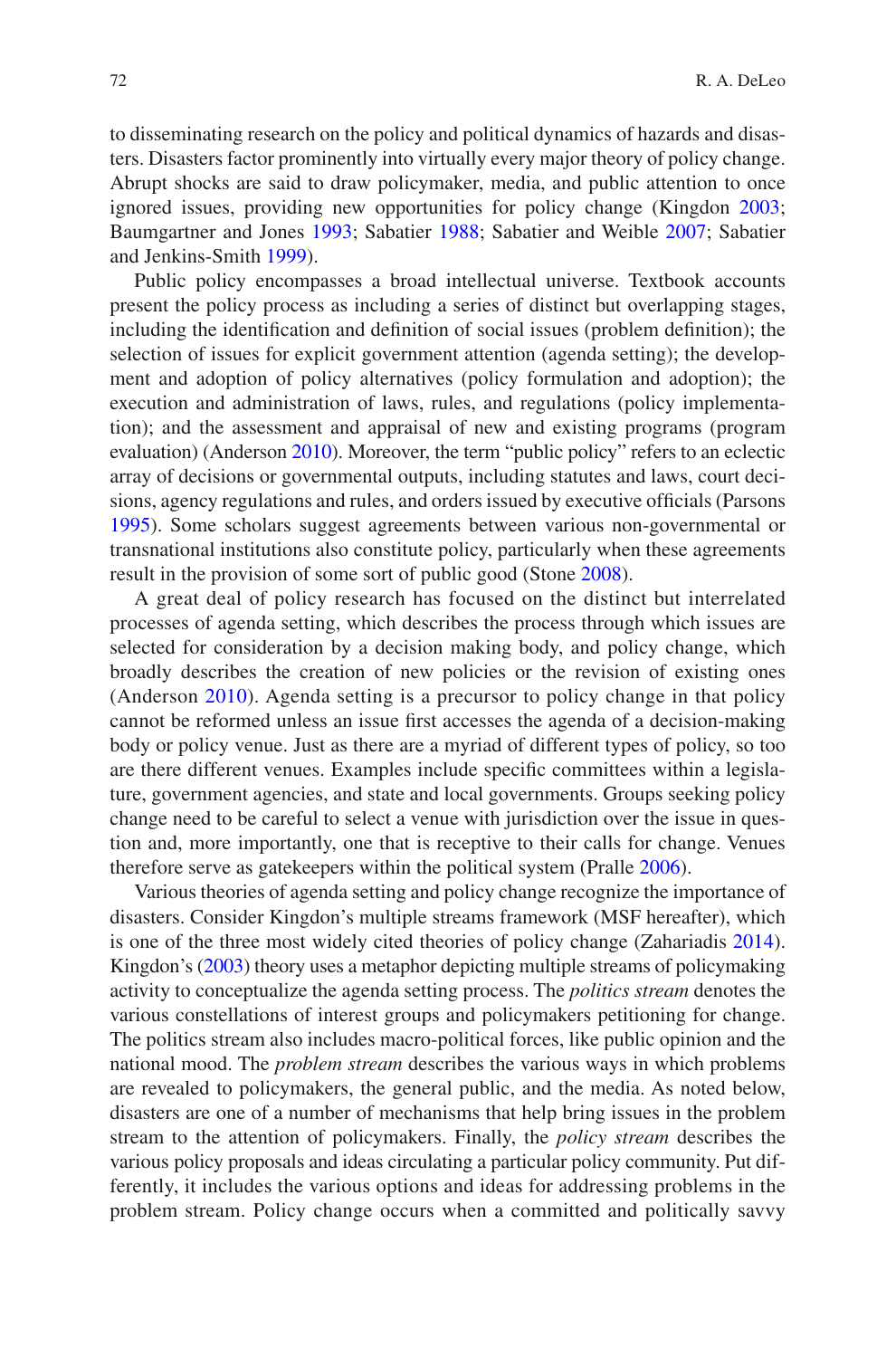individual, a so-called policy entrepreneur, draws together or couples elements from the various streams thereby coupling the streams. Coupling in turn opens a policy window or an opportunity for organized interests to push their preferred policy onto the government agenda and, ideally, induce policy change.

According to Kingdon ([2003\)](#page-14-12), disasters are an important element of the problem stream. Other elements of the problem stream include indicators, which describe the various statistics and numeric measures used to quantify a problem, as well as feedback, which describes information generated during the implementation of program. Disasters are said to represent focusing events or attention grabbing incidents that rapidly aggregate death and destruction. Kingdon notes that certain events, particularly those that are seen as being emblematic of government failure, have the ability to "bowl over everything standing in the way of prominence on the agenda" (p. 96).

MSF is hardly the only theory of policy change to highlight the importance of disasters. The punctuated equilibrium model argues disasters can disrupt existing policy monopolies—areas of policymaking dominated by a select group of individuals and institutions—by drawing attention to a once ignored issue that challenges the status quo (Baumgartner and Jones [1993](#page-13-5)). What is more, the advocacy coalition framework (ACF), which argues policy change results from changes in the belief systems of organized interests or advocacy coalitions, argues crisis provides a powerful opportunity for coalitions to learn and, in some cases, alter the ways in which they perceive a particular problem (Sabatier and Jenkins-Smith [1999;](#page-15-4) Nohrstedt [2005](#page-15-6), [2008\)](#page-15-7). Alas, from a policy perspective, disasters can, in some cases, provide an impetus for policy change.

However, rarely is policy change a forgone conclusion. Birkland's [\(1997](#page-13-0)) seminal work on disasters and agenda setting stresses that disasters represent *potential* focusing events, meaning a number of variables, many of which are seemingly unrelated to the event itself, determine the outcome of a post-event policy debate. Problem definition is particularly important. Problem definition assigns meaning to disaster. It communicates the scale and scope of a disaster, describes the population impacted by the event, identifies one or a handful of causal factors that led to the event, and even presents various solutions that can be used to help prevent a similar event from occurring in the future (Rochefort and Cobb [1994;](#page-15-8) Stone [2002;](#page-16-4) McBeth et al. [2007\)](#page-15-9). Disasters, in other words, are socially constructed. Roberts [\(2013](#page-15-10)) summarized this process writing:

Congress, disaster managers, presidents, and the media inadvertently shape what counts as a disaster and how much responsibility the federal government has in addressing it. This process of social construction occurs while various actors pursue their own interest, whether winning reelections, making promises to voters, managing organizations, reporting the news, or preparing for disasters. (p. 176)

Proponents of policy change need to use the problem definition process to, first, demonstrate that government was somehow negligent in its responsibility to protect against a particular hazard and, second, convince others that policy change is needed (Birkland [1997;](#page-13-0) Nohrstedt [2005\)](#page-15-6).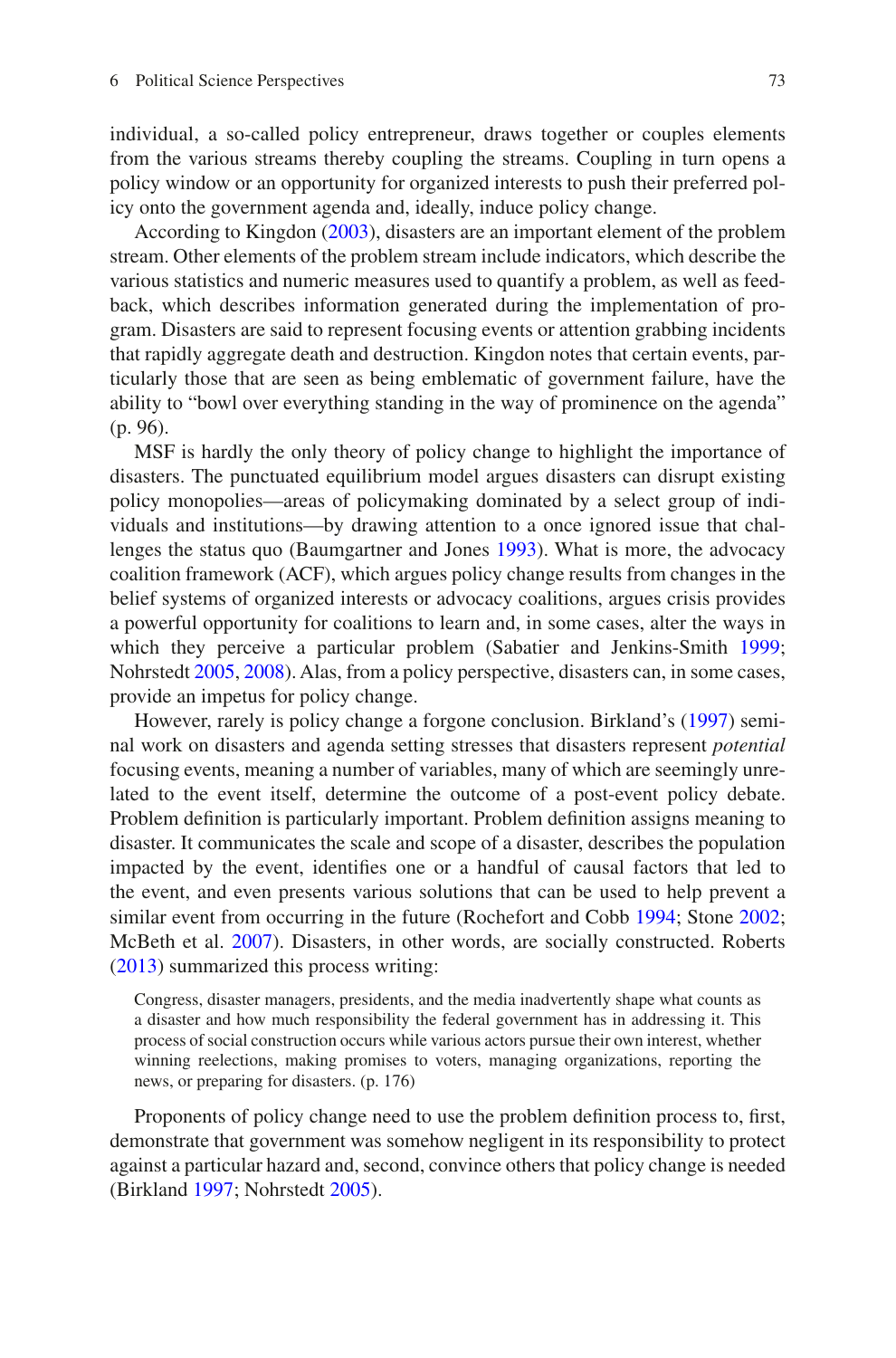Problem definition helps mobilize organized interests to support policy change. Proponents of change use these narratives to recruit previously disinterested groups who may not have been impacted by the disaster, but who could come to see the event as pertinent to their work and lives (Schattschneider [1960;](#page-16-5) Pralle [2006\)](#page-15-5). Widespread mobilization is especially important in disaster domains. Unlike many other areas of policymaking, public risk domains, which encompass an array of manmade (e.g., technological accidents, terrorism) and naturally occurring (e.g., earthquakes, hurricanes, aviation disasters, oil spills) disasters, are said to lack an organized public (Huber [1986](#page-14-13); May and Koski [2013\)](#page-15-11). Very few interest groups actively lobby for things like earthquake preparedness programs or flood mitigation policies. Instead, disaster policy tends to be dominated by experts and technocrats whose primary source of influence is information and knowledge, as opposed to money and campaign donations. Disaster policy therefore lacks the salience of other, more contested areas of policymaking, like health care, education, or economic policy (May [1991](#page-15-12); May and Birkland [1994](#page-15-13); May and Koski [2013](#page-15-11)). In turn, proponents of widespread change need to capitalize on the fear and anger engendered by disaster and cobble together a coalition capable of upending the status quo and creating substantive policy change. When it comes to post-disaster mobilization, time is obviously of the essence, as this uptick in salience will begin to wane once the media stops covering the event (Birkland [1997\)](#page-13-0).

Meanwhile, opposing groups work to communicate narratives that counter these pro-policy change definitions in hopes that they can block their competitors from accessing the government agenda (Cobb and Ross [1997](#page-14-6)). Those seeking to prevent policy change often have the distinct advantage of representing status quo, meaning they somehow benefit from existing policy arrangements (Baumgartner and Jones [1993\)](#page-13-5). In turn, they usually have preexisting and longstanding connections to policy venues with jurisdiction over the issue. In fact, groups seeking policy change often need to shift the issue to an entirely new venue, as existing venues are rarely receptive to narratives challenging the status quo (Pralle [2006\)](#page-15-5).

Disasters are heavily politicized but this does not mean the objective features (e.g. number of deaths, economic impact, etc.) of an event are totally irrelevant. In fact, some events are so dramatic that change is almost unavoidable. The September 11, 2001 terrorist attacks are one of the best examples of this phenomenon. September 11 opened policy windows across a variety of policy domains, including transportation, public health, national security, law enforcement, and others (May et al. [2011;](#page-15-14) Avery [2004;](#page-13-7) Birkland [2004](#page-13-1)). There was ample opportunity to capitalize on this particular event and promote policy change across a variety of different policy areas, including those that, at least at first glance, were only loosely related to the incident itself. However, these types of events are rare and few disasters trigger such widespread mobilization. Indeed, most disasters evoke little more than "thoughts and prayers" from government officials, let alone a comprehensive policy response.

Finally, it is important to note that policy change does not always reduce risk. Policymakers are susceptible to deriving the wrong types of lessons from disaster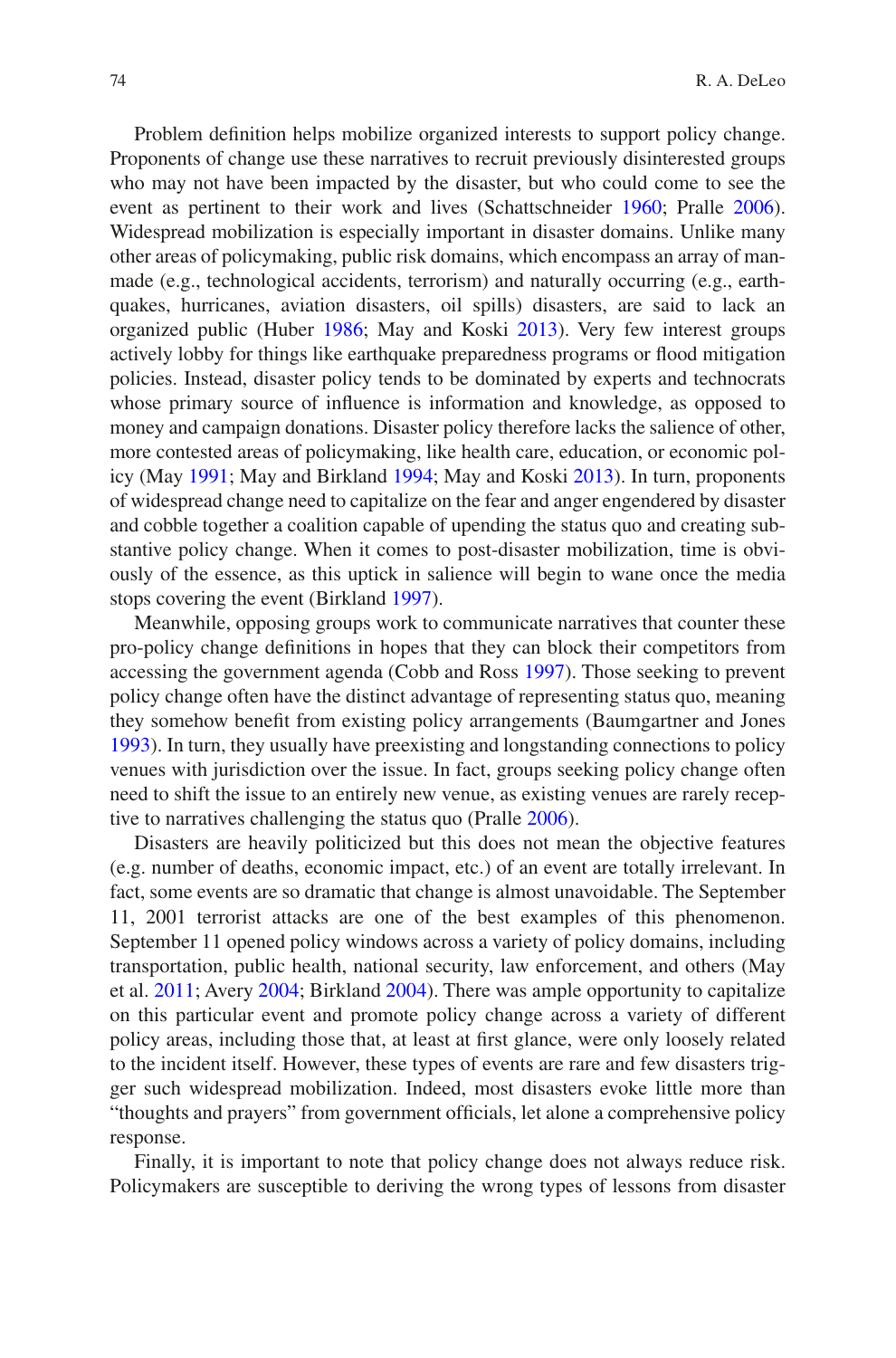and adopting laws that fail to mitigate existing vulnerabilities. What is more, many of the lessons learned after disaster are not entirely novel, but are instead ideas that have been circulating policy communities for years (Birkland [2004\)](#page-13-1). Disaster provides an opportunity for organized interests to attach their pet projects to a pressing problem. Success, it seems, can only occur if and when policymakers are ready to explicitly consider the viability of existing policies and programs, as opposed to exploiting a disaster as an opportunity to score political points (Birkland [2006\)](#page-13-2).

### **6.2 Myopic Voting and Disaster Preparedness**

When it comes to emergency management, legislators are said to be reactive, meaning they tend to overinvest in policies that help communities recover from disaster but devote far fewer resources toward programs that aim to prepare for, mitigate, and, in some instances, prevent disaster. Various studies have demonstrated an enormous gap between disaster relief and preparedness spending (Mileti [1999](#page-15-15); Healy and Malhotra [2009](#page-14-9); Sainz-Santamaria and Anderson [2013\)](#page-16-6). One of the more recent studies estimates that between 1985 and 2008 the U.S. government spent nearly \$82 billion on relief but a mere \$7.5 billion on preparedness (Sainz-Santamaria and Anderson [2013\)](#page-16-6).

This spending pattern is perplexing given that preparedness has been shown to save both lives and money. Rose et al. ([2007\)](#page-15-16) estimate that every \$1 in preparedness spending offsets roughly \$4 in relief spending. Healy and Malhotra [\(2009](#page-14-9)) indicate that every \$1 spent on preparedness results in upwards of \$7 in immediate savings but close to \$15 in future damage reductions. Aside from saving money, preparedness also saves lives. Preparedness programs, such as revising building codes, prohibiting construction in high-risk areas, and reinforcing vulnerable structures, have been shown to protect citizens by helping to shield them from harm's way (Godschalk et al. [2009\)](#page-14-14).

Disparities in relief versus preparedness spending have been attributed to a number of factors. The emphasis on recovery is partially an outgrowth of the way in which individuals conceptualize risk. Faced with an innumerable number of pressing agenda items, policymakers rarely concern themselves with protecting against low probability, high consequence events, many of which may or may not occur until months if not years in the future (Burby and May [1998;](#page-13-8) May and Koski [2013\)](#page-15-11). This finding echoes a rich body of psychology literature documenting the propensity of individuals to disregard future benefits in lieu of immediate gratification (Quoidbach et al. [2013](#page-15-17)). Many individuals are too busy to concern themselves with temporally remote problems that may or may not occur at some yet-to-be-determined point in the future.

The literature on myopic voting provides yet another explanation of this spending paradox: Electoral politics. It builds from the assumption that, although legislators need to account consider a myriad of factors (e.g., party affiliation, personal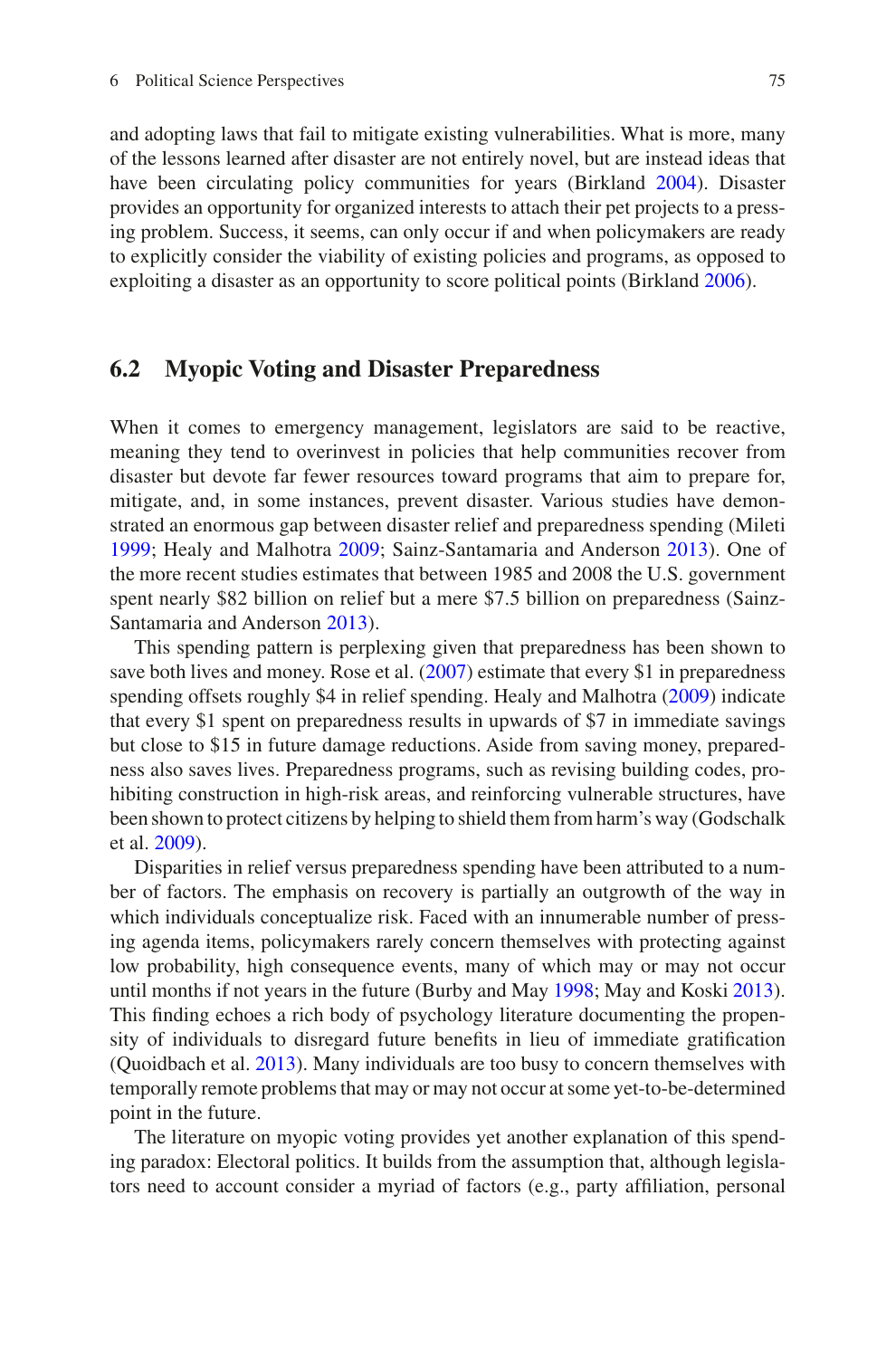values and goals, the priorities of their party) when deciding how to vote, constituency concerns are often weighted above all else (Kousser et al. [2007\)](#page-14-15). Specifically, unless an elected official maintains a healthy relationship with the voters in their district, they risk losing their job.

Voters are said to keep a running tally of incumbent performance. Over the course of an incumbent's term, voters closely monitor the issues that most directly impact their lives and, when it comes time to vote, make a determination as to whether their lives have improved over the last 2–6 years. In this respect, voters are myopic. One of the clearest illustrations of myopic voting is the relationship between election results and economic performance. A poor economy has been shown to raise the specter of voter backlash. Citizens are, for obvious reasons, quite sensitive to their financial well-being and look to punish elected officials for failing to ensure a healthy economy (Lewis-Beck [1990\)](#page-15-18).

Disaster provides an even more interesting context for studying myopic voting. First, unlike the economy, natural hazards and disasters are generally assumed to fall outside the boundaries of policymaker control. While government plays an important role in guiding preparedness and response activities, elected officials can do little to prevent tragedy. This stands in stark contrast to economic health, which many voters believe is directly tied to policy decisions. Second, and as noted above, disaster policymaking sets up a rather convenient natural experiment. It allows scholars to assess voter and legislator behavior both before and after disaster. Taken further, they can assess the electoral benefits of investing in preparedness versus relief programs.

Not surprisingly, then, a great deal of the literature on myopic voting has focused on emergency management policy. Much like a poor economy, hazards and disasters, including droughts, bad weather, and even shark attacks, can be deleterious to an incumbent's reelection prospects (Achen and Bartels [2004](#page-13-9), [2012](#page-13-10), [2016;](#page-13-11) Gasper and Reeves [2011](#page-14-16)). Voters perceive themselves as being worse off in the aftermath of disaster and—rightfully or wrongfully—blame elected officials. This does not mean politicians sit idly and allow themselves to take the brunt of voter criticism. The policy change literature stresses that elected officials and other actors (e.g., interest groups, the media, experts) work diligently to frame and define disasters in ways that advance their political goals (Birkland [1997\)](#page-13-0).

Elected officials risk punishment in the next election if they fail to attend to the concerns of their constituents (Achen and Bartles [2004](#page-13-9), [2016;](#page-13-11) Gasper and Reeves [2011;](#page-14-16) Arceneux and Stein [2006](#page-13-12)). But disaster need not be a death knell for the incumbent politician. On the contrary, disaster can represent an opportunity, as voters often reward incumbents who secure ample relief money (Gasper and Reeves [2011\)](#page-14-16). In fact, something as simple as a disaster declaration has been shown to result in a vote share twenty-times greater than the share lost after disaster (Reeves [2011\)](#page-15-19). In this respect, the ability to distribute disaster relief money positions incumbents to benefit from disaster (Chen [2013](#page-13-13); Healy and Malhotra [2010](#page-14-10)).

Because it allows elected officials to distribute resources back to their district, recovery policy is obviously a highly salient policy type (Berke and Beatley [1992;](#page-13-14) May and Birkland [1994;](#page-15-13) Burby and May [1998\)](#page-13-8). From a voter perspective, this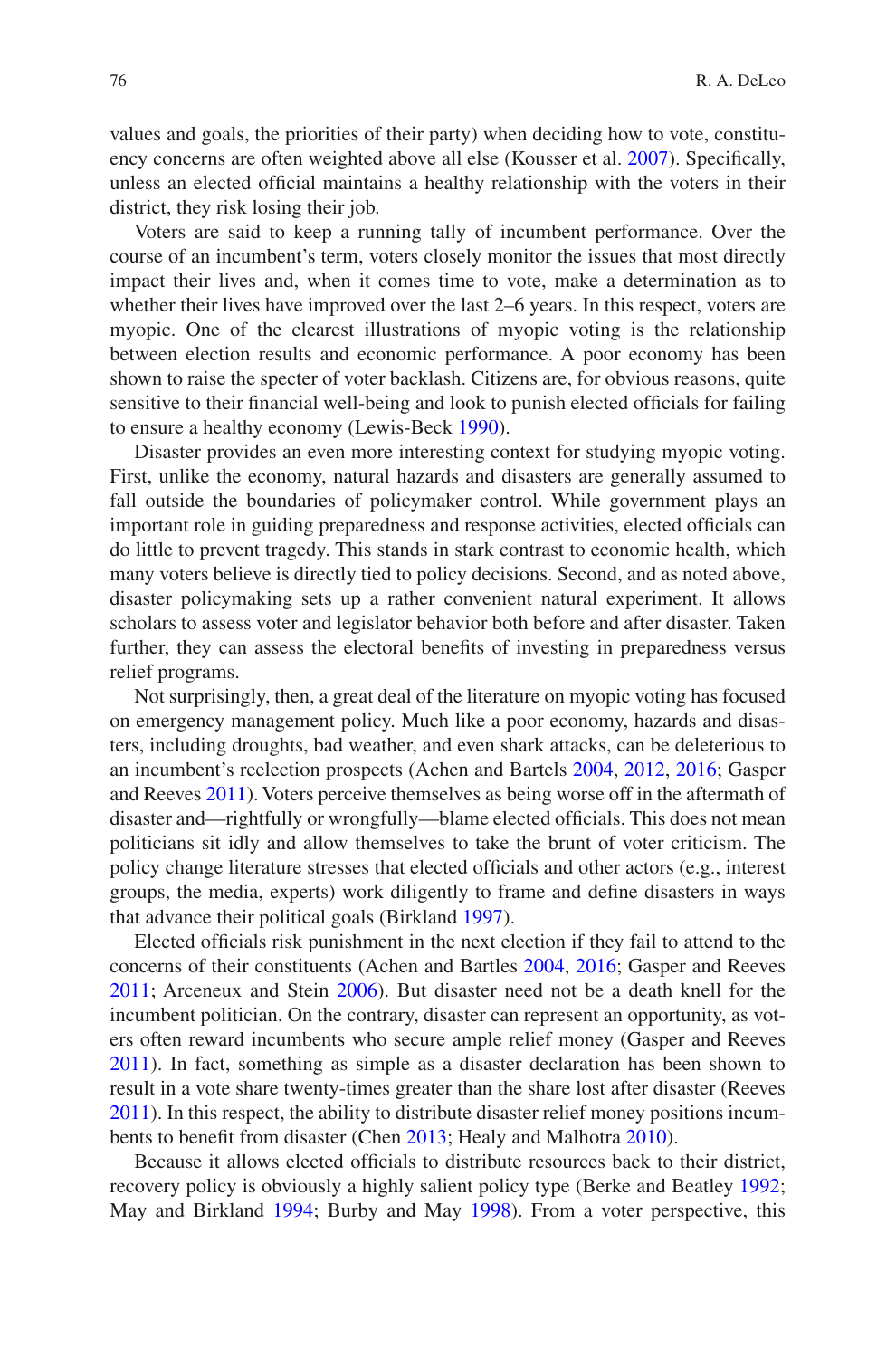salience is magnified by the fact that recovery programs relieve the suffering caused by disaster, be it through repairing homes or rebuilding critical infrastructure. Preparedness, on the other hand, is far less salient, despite the above described benefits of investing in pre-event activities. Relative to relief policy, candidates who support preparedness policy enjoy a much smaller vote share in the next election (Healy and Malhotra [2009](#page-14-9)). And because it lacks the obvious observability of relief policy, voters are generally disinterested in preparedness.

Electoral politics thus creates a perverse incentive structure wherein elected officials are rewarded for responding to, as opposed to mitigating and preparing for, disaster. Regrettably, the literature on myopic voting provides few insights into how policymakers can overcome voter apathy toward preparedness. Gerber and Neely [\(2005](#page-14-17)) found that individuals will, on occasion, support preparedness programs when they are presented with adequate information on a particular risk. What is more, Healy and Malhotra ([2009\)](#page-14-9) suggest targeted investments in preparedness at a community or even household level can increase voter interest in preparedness policy, but they concede that this research is underdeveloped. Future work should revisit the viability of these and other strategies.

# **6.3 Disaster Management, Leadership, and Resilience**

Political scientists have also contributed to the larger, interdisciplinary field of disaster management. This work encompasses virtually every step in the disaster management cycle, although this section emphasizes research on the management of public sector agencies during times of crisis (Boin et al. [2006;](#page-13-15) Wise [2006](#page-16-7)) as well as research on the various strategies for improving disaster recovery and resilience (Aldrich [2012](#page-13-16); Ross [2015](#page-15-20); Kapuco et al. [2014](#page-14-18)).

Government capacity, which is broadly defined as "the ability of government to respond effectively to change, make decisions efficiently and responsibly, and manage conflict" (Bowman and Kearney [2014,](#page-13-17) p. 3), is an important determinant of how well a community will navigate an unexpected event, including disaster. Other factors, such as the size of the disaster, health of the economy, and even sociodemographics, have also been shown to influence emergency management, although political scientists have, for obvious reasons, tended to emphasize role of government (Aldrich [2012](#page-13-16)).

The twenty-first century ushered in an important shift in the organization and administration of emergency management agencies. Many industrialized nations, and especially the U.S., have expanded the national government's role in disaster management. Emergency management was once seen as squarely the province of subnational governments, which were assumed to be better equipped to rapidly respond to crisis. While subnational units remain important drivers of emergency management policy, the attacks of September 11, 2001 prompted policymakers in the U.S. (and later throughout Europe) to revisit this arrangement (Gerber [2007;](#page-14-4) Roberts [2013\)](#page-15-10). In the wake of September 11, the U.S. adopted an "all hazards"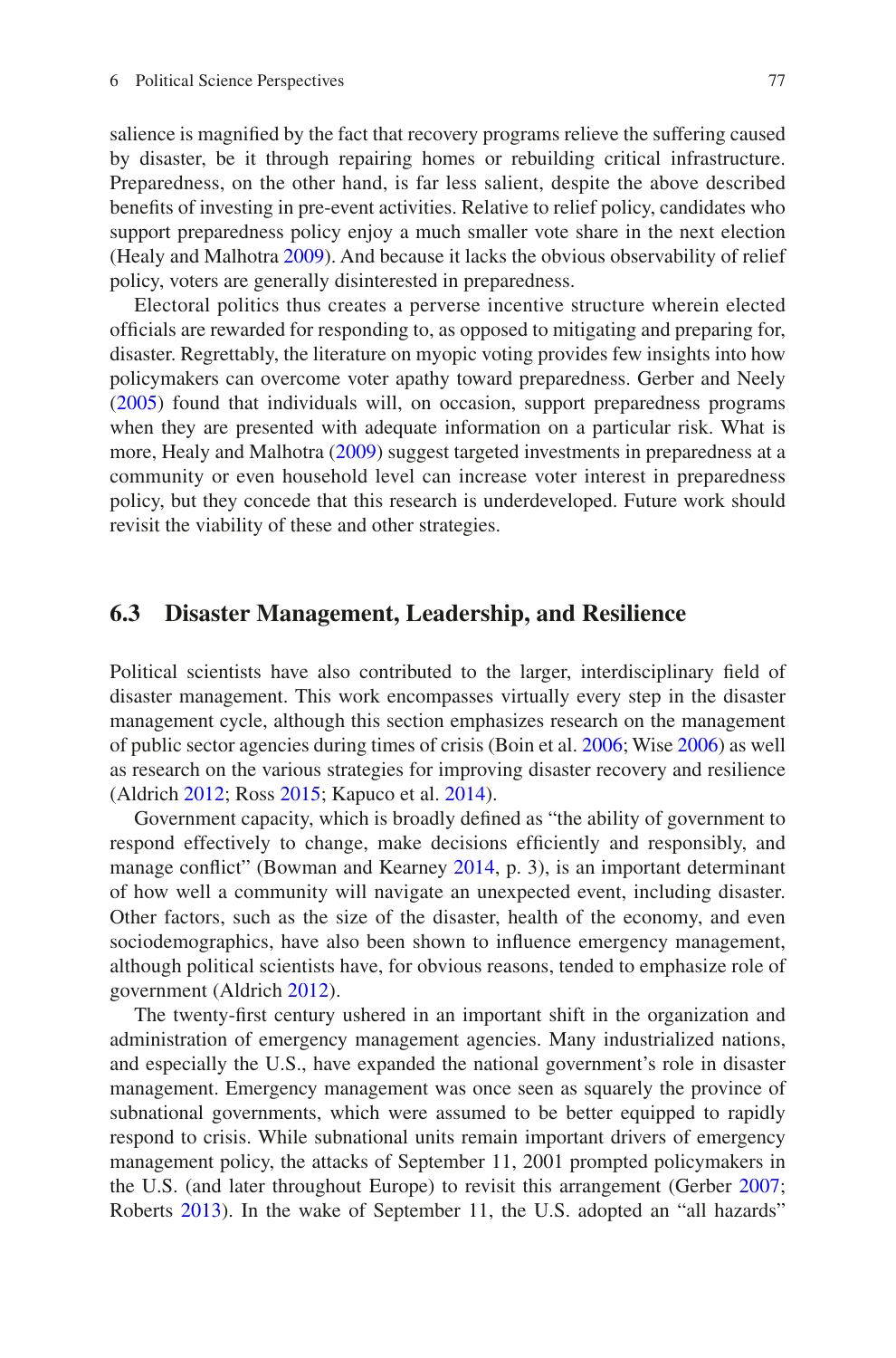approach to disaster management, which mandated federal agencies protect against an array of naturally occurring and man-made hazards, including terrorism, hurricanes, disease outbreaks, earthquakes, and others (May et al. [2011\)](#page-15-14). This change codified a much larger role for the national government in emergency response. More importantly, it permeated the collective consciousness of the general public. More than ever before, citizens expect national agencies, including the Federal Emergency Management Agency (FEMA), to take the lead during times of crisis (Roberts [2013\)](#page-15-10).

Many European countries have adopted a similar approach to hazard management (Djalali et al. [2014\)](#page-14-19). France, for example, moved away from a disaster-specific system and adopted a complex risk approach, which aims to prepare the country for an array of multifaceted and often cascading hazards (Renda-Tenali and Mancebo [2009\)](#page-15-21). Germany adopted a similar approach in 2004, consolidating all of its emergency management offices under a single agency, the Federal Office of Civil Protection and Disaster Assistance (Connolly [2009](#page-14-20)).

Of course, agency structure alone does not determine how well a government will respond to disaster. Individual behavior—within emergency management organizations, government, and even at a community level—is equally important. Political scientists have long emphasized the importance of leadership. Boin et al.'s [\(2006](#page-13-15)) *The Politics of Crisis Management: Public Leadership Under Pressure* underscores five common difficulties leaders face during times of crisis: (1) *sense making*, which describes the ability of policymakers to identify and interpret signs implying the possibility of an emerging crisis; (2) *decision making and coordinating implementation*, which refers to the overseeing and coordination of crisis response activities; (3) *meaning making*, which describes the shaping of public understanding of crisis; (4) *accounting and ending*, which describes actions taken to achieve closure and allow society to move on; and (5) *learning*, which describes the process through which lessons are drawn from a crisis. Suffice it to say, the modern crisis manager has to juggle a variety of distinctive responsibilities, each of which is complicated by the enormous complexity and uncertainty associated with contemporary crises.

The last two decades have also seen a marked uptick in interest in resilience, which describes "the capacity of a social system (e.g., an organization, city, or society) to proactively adapt to and recover from disturbances that are perceived within the system to fall outside the range of normal and expected disturbances" (Boin et al. [2010,](#page-13-18) p. 9). Political scientists trace to term to Wildavsky's ([1988\)](#page-16-8) seminal book, *Searching for Safety*, which introduces two competing patterns for managing uncertainty. The first pattern, the anticipatory approach, sees policymakers try to anticipate threats before they emerge in order to prepare for and, ideally, prevent them. The second pattern, the resilience approach, works to ensure adaptability and flexibility in the face of extreme events, allowing society to quickly "bounce back" from disaster (p. 77). Wildavsky ultimately argues that while anticipation may seem desirable, it is impossible to predict each and every crisis. As such, resilience represents the most logical approach to dealing with low probability, high consequence events.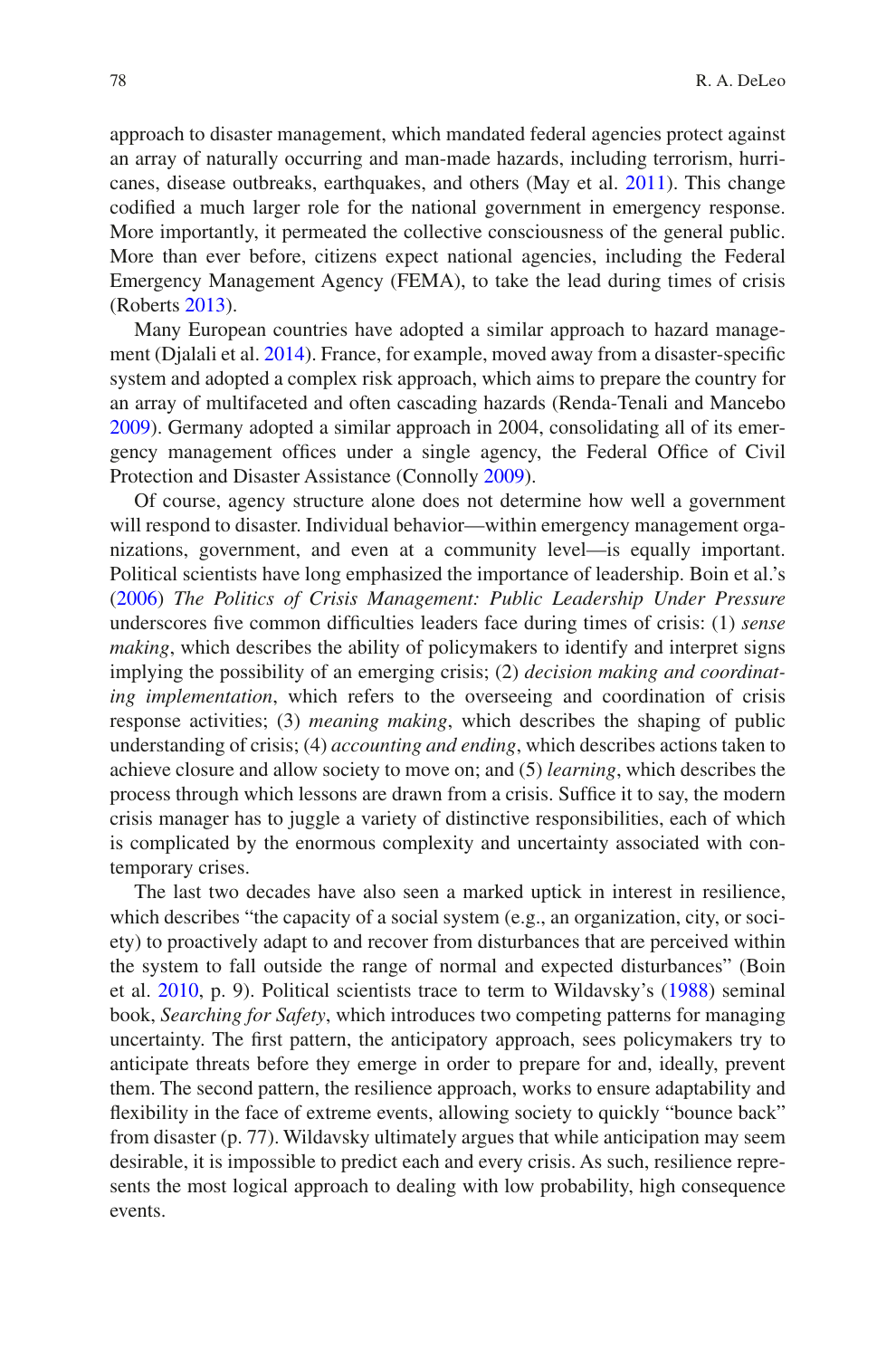It goes without saying that organizations and institutions play an important role in determining how quickly a community will bounce back from disaster. How government chooses to organize its resources is inextricably linked to resilience and sound disaster management (Mileti [1999\)](#page-15-15). But perhaps the most important (and admittedly surprising) contribution of the thriving body of literature on resilience is the fact that it often *deemphasizes* the importance of government. Resilience is thought to transcend the state. Instead it involves factors that seemingly fall outside the immediate purview of government control. (Tierney [2014;](#page-16-9) Aldrich [2012\)](#page-13-16).

Aldrich [\(2012](#page-13-16)), for example, suggests social capital is the single most important determinant of resilience. His analysis of disaster response in Tokyo after the 1923 earthquake, Kobe following the 1995 earthquake, Tamil Nadu after the 2004 Indian Ocean Tsunami, and New Orleans after Hurricane Katrina shows social networks and interpersonal connections (linking social capital) are best suited to distribute precious resources and guide recovery efforts in the wake of disaster. Aldrich's model obviously stands in stark contrast to the typical disaster management process utilized by the U.S. government, which has increasingly relied on top-down measures emanating from the national government (Roberts [2013\)](#page-15-10). Large-scale infrastructure projects and national guard deployments fail to address the important community level factors that often determine local resiliency. Instead, Aldrich ([2012\)](#page-13-16) advocates for hyper-localized programs that build social ties among residents. Investments in things like community centers or block parties can go a long way toward cultivating neighborhood partnerships that can be activated during times of crisis. Far more than a buzzword, the concept of resilience thus raises important questions about the efficacy of top-down and hierarchical emergency management programs.

#### **6.4 Future Directions**

The three literatures surveyed in this chapter provide an admirably comprehensive depiction of the political dynamics of emergency management. Disaster creates an opportunity for policy change, assuming interest groups and politicians are able to stoke public concern and convince voters that the event is symbolic of government failure. Policy change, even after disaster, is never guaranteed, although elected officials routinely find ways to capitalize on these events and distribute resources back to their district. The same cannot be said about preparedness policy, which is often overlooked by politicians and voters alike. Moreover, government spending is not the only determinant of how quickly a community will bounce-back from disaster. Connections forged at the local level are equally if not more important to ensuring resilience, a finding that no doubt calls into question the recent movement to centralize important emergency management functions within the national government.

Despite these important contributions, there are a number of obvious gaps in the political science literature on hazards and disasters. Most glaringly, all three literatures—and especially the literatures on policy change and myopic voting—say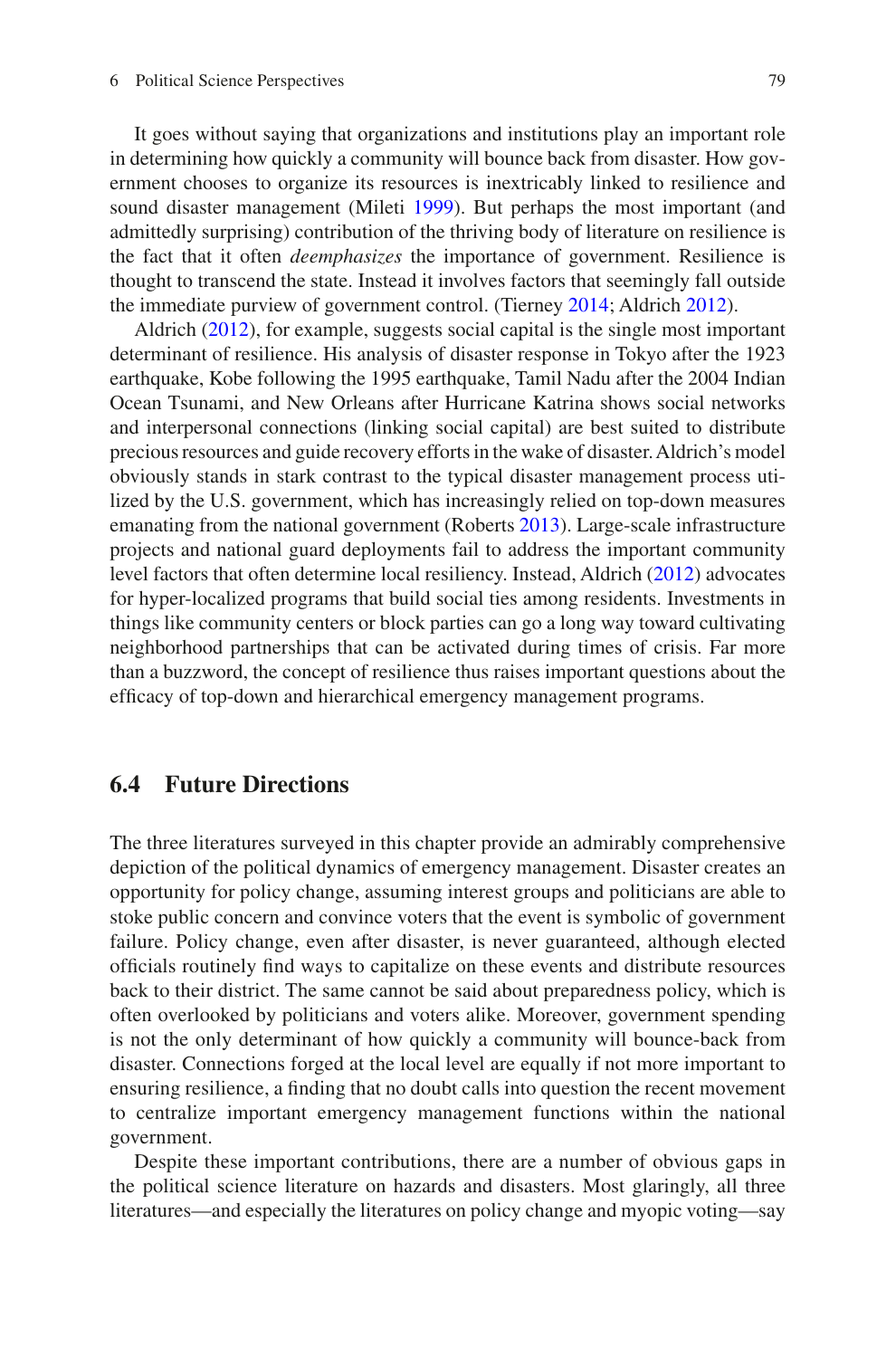relatively little about disaster preparedness, save underscoring the fact that elected officials are reluctant to invest in these types of programs. For example, the policy change literature has focused almost exclusively on policymaking after disaster. This relatively narrow conceptualization of disaster policy overlooks those cases, however rare they may be, when policy is created in anticipation of an emergent hazard, such as pandemic influenza or even coastal flooding. Policy scholars have begun to address this shortcoming (DeLeo [2010,](#page-14-21) [2015](#page-14-22), [2018](#page-14-23)), but the subfield's understanding of preparedness policymaking remains noticeably underdeveloped.

To this end, policy scholars should consider the possibility that focusing events are not the only mechanism through which hazards and disasters reveal themselves to policymakers. Kingdon ([2003\)](#page-14-12) notes indicators, which, as noted above, refer to numeric measures and statistics, constitute yet another element of the problem stream. Research has already established that many public health problems, including Ebola and pandemic influenza, reveal themselves gradually and across time through a slow accumulation of indicators, namely disease cases and deaths (Birkland [2006;](#page-13-2) DeLeo [2018\)](#page-14-23). The gradual accumulation of indicators implies that a much larger disease outbreak is on the horizon, thus allowing policymakers to fashion legislation and allocate resources to prepare for a looming event. This pattern obviously differs from policy sequence evidenced in the aftermath of a focusing event, but is no less important to emergency management and preparedness.

In additional to emerging diseases, a host of other "slow onset" disasters are likely revealed through indicators, including droughts, wildfires, and the various hazards associated with climate change. To what extent does the policymaking pattern evidenced in these cases differ from post-event policymaking? What types of narrative strategies do policymakers use to define problems that have yet to occur? How do policymakers fashion legislation in anticipation of disaster? Again, while research has begun to address some of these and other questions, policy scholars have largely overlooked the political dynamics of pre-event and preparedness policymaking.

The literature on myopic voting is marked by similar deficiencies. While it is well established that voters tend to reward politicians for supporting disaster relief, relatively little research has considered potential strategies for overcoming myopic voting. This shortcoming is partially an outgrowth of the methodologies used in these studies, which focus primarily on measuring election results relative to district-level spending. Healy and Malhotra ([2009\)](#page-14-9) suggest a different approach, writing: "Future scholarship could use surveys, as well as lab and field experiments, to determine the extent to which voter decisions can be influenced by government efforts at increasing the salience of issues and policies in areas such as disaster preparedness" (p. 403).

Surveys or even qualitative research designs could provide important insights into the decision nexus of elected officials. Voters are surely not the only factor influencing legislator decision making. For example, to what extent are legislator decisions influenced by expert opinion? To what extent do voter and policymaker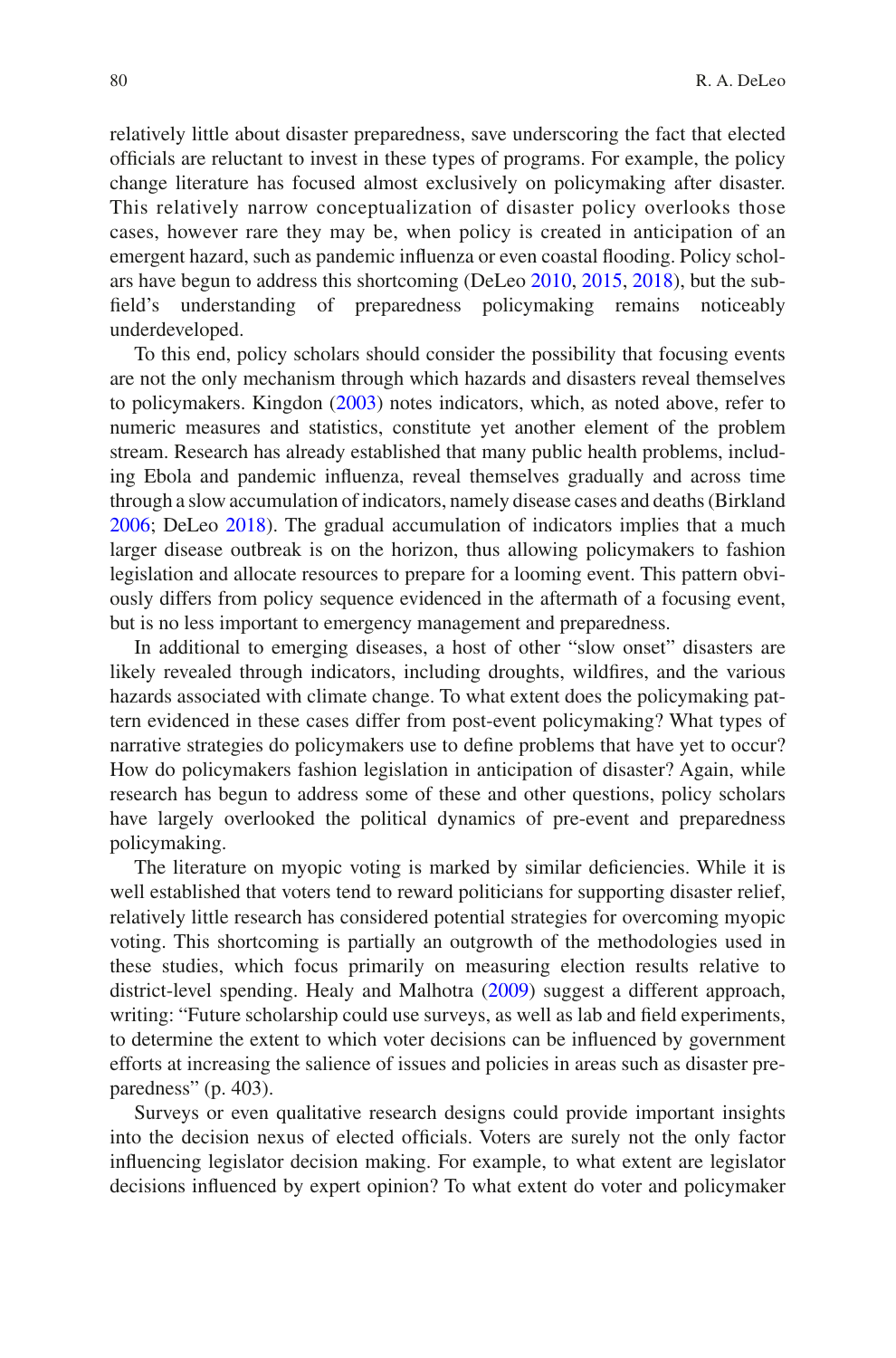preferences for preparedness vary geographically? For example, are individuals from coastal states, many of which now suffer from chronic flooding, more likely to support preparedness projects? And, what, if anything, can be done to help overcome myopic voting and reactive decision making? Are there any messaging strategies, for example, that organized interests can use to increase policymaker interest in preparedness? Is there an uptick in voter interest in preparedness in the weeks and months following disaster?

Developing a more comprehensive understanding of when and under what conditions government prepares for disaster will help advance extant political science theory by allowing scholars to investigate important concepts (e.g., policy change and voter behavior) in a distinctive temporal context, namely the months or weeks leading up to disaster. Equally important, these findings promise to inform the advocacy strategies of interest groups and experts working in a variety of policy domains. For example, the last decade has seen an uptick in interest in climate change adaptation, particularly in coastal communities. Adaptation will that require politicians grapple with a slew of temporally remote problems, even in the face of voter confusion and, at times, disinterest. Understanding how these types of threats can be better communicated to policymakers will be critical to ensuring our collective security.

The global proliferation of all hazards preparedness also deserves closer examination. Curiously, scholars have said relatively little about the various factors that helped facilitate the international diffusion of this distinctive approach to emergency management, save acknowledging the domestic and global significance of September 11. To what extent are the all hazards regimes in Europe similar to the model used in the U.S.? How are they different? More broadly, does the proliferation of an all hazards approach suggest a convergence of global emergency management systems or does it remain a highly localized process? In short, the spread of all hazards management raise a number of fascinating applied and conceptual questions, particularly in light of recent backlash against globalization and the uptick of nationalist sentiments in many industrialized democracies.

# **6.5 Conclusion**

There exists a thriving body of political science literature dedicated to the study of risk, hazards, disasters, and crises. This chapter specifically examined three distinct sub-streams of research (the literatures on policy change, myopic voting, and disaster management) but, as noted above, this is only a sampling of the political science research on risk, hazards, and disasters. Political scientists have proven instrumental in highlighting both the strengths and, perhaps more importantly, the limitations of government in disaster situations. Electoral concerns, interest group competition, and discursive conflict can derail even the most well-intentioned disaster mitigation programs. By highlighting these pitfalls and, at times, suggesting potential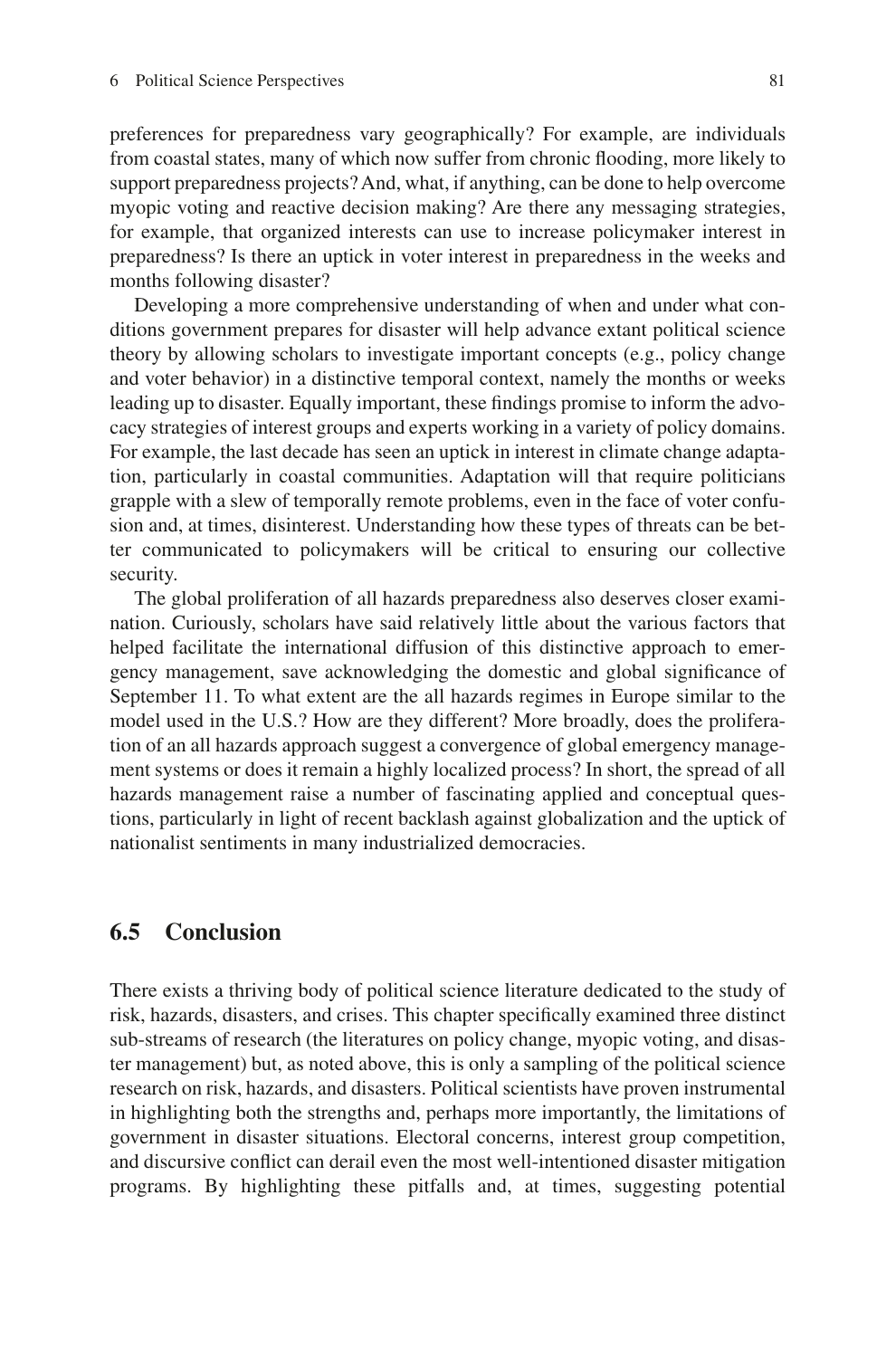strategies for overcoming them, political scientists have helped to inform our shared understanding of hazard and disaster management. Disaster have been and always will be political events. As such, it is safe to say political scientists will continue to weigh-in on these debates for many years to come.

# **References**

- <span id="page-13-9"></span>Achen, Christopher H., and Larry M. Bartels. 2004. Blind retrospection: Electoral responses to drought, flu, and shark attacks. [https://www.ethz.ch/content/dam/ethz/special-interest/gess/](https://www.ethz.ch/content/dam/ethz/special-interest/gess/cis/international-relationsdam/Teaching/pwgrundlagenopenaccess/Weitere/AchenBartels.pdf) [cis/international-relationsdam/Teaching/pwgrundlagenopenaccess/Weitere/AchenBartels.pdf](https://www.ethz.ch/content/dam/ethz/special-interest/gess/cis/international-relationsdam/Teaching/pwgrundlagenopenaccess/Weitere/AchenBartels.pdf). Accessed 5 May 2018.
- <span id="page-13-10"></span>-, 2012. Blind retrospection: Why shark attacks are bad for democracy. Center for the Study of Democratic Institutions, Vanderbilt University. [https://www.vanderbilt.edu/csdi/research/](https://www.vanderbilt.edu/csdi/research/CSDI_WP_05-2013.pdf) [CSDI\\_WP\\_05-2013.pdf](https://www.vanderbilt.edu/csdi/research/CSDI_WP_05-2013.pdf).
- <span id="page-13-11"></span>———. 2016. *Democracy for realists: Why elections do not produce responsive government*. Princeton: Princeton University Press.
- <span id="page-13-16"></span>Aldrich, Daniel P. 2012. *Building resilience: Social capital in post-disaster recovery*. Chicago: University of Chicago Press.
- <span id="page-13-4"></span>Anderson, Christopher J. 2000. Economic voting and political context: A comparative perspective. *Electoral Studies* 19: 151–170.
- <span id="page-13-6"></span>Anderson, James. 2010. *Public policymaking*. 7th ed. Boston: Cengage.
- <span id="page-13-12"></span>Arceneux, Kevin, and Robert M. Stein. 2006. Who is held responsible when disaster strikes? The attribution of responsibility for a natural disaster in an urban election. *Journal of Urban Affairs* 28: 43–53.
- <span id="page-13-7"></span>Avery, George. 2004. Bioterrorism, fear, and public health reform: Matching a policy solution to the wrong window. *Public Administration Review* 64: 275–288.
- <span id="page-13-5"></span>Baumgartner, Frank R., and Brian D. Jones. 1993. *Agendas and instability in American politics*. Chicago: University of Chicago Press.
- <span id="page-13-14"></span>Berke, Philip R., and Timothy Beatley. 1992. *Planning for earthquakes: Risks, politics, and policy*. Baltimore: The Johns Hopkins University Press.
- <span id="page-13-2"></span><span id="page-13-1"></span><span id="page-13-0"></span>Birkland, Thomas A. 1997. *After disaster: Agenda setting, public policy, and focusing events*. Washington, DC: Georgetown University Press.
	- ———. 2004. The world changed today: Agenda-setting and policy change in the wake of the September 11 terrorist attacks. *Review of Policy Research* 21: 179–200.
	- ———. 2006. *Lessons of disaster: Policy change after catastrophic events*. Washington, DC: Georgetown University Press.
	- ———. 2010. Federal disaster policy: Learning, priorities, and prospects for resilience. In *Designing resilience: Preparing for extreme events*, ed. Louise K. Comfort, Arjen Boin, and Chris C. Demchak, 106–128. Pittsburgh: University of Pittsburgh Press.
- <span id="page-13-15"></span><span id="page-13-3"></span>Boin, Arjen, Paul t'Hart, Eric Stern, and Sundelius Bengt. 2006. *The politics of crisis management: Public leadership under pressure*. Cambridge: Cambridge University Press.
- <span id="page-13-18"></span>Boin, Arjen, Louise K. Comfort, and Chris C. Demchak. 2010. The rise of resilience. In *Designing resilience: Preparing for extreme events*, ed. Louise K. Comfort, Arjen Boin, and Chris C. Demchak, 1–12. Pittsburgh: University of Pittsburgh Press.
- <span id="page-13-17"></span>Bowman, Ann O'.M., and Richard C. Kearney. 2014. *State and local government: The essentials*. 6th ed. Boston: Cengage.
- <span id="page-13-8"></span>Burby, Raymond, and Peter J. May. 1998. Intergovernmental environmental planning: Addressing the commitment conundrum. *Journal of Environmental Planning and Management* 41: 95–110.
- <span id="page-13-13"></span>Chen, Jowei. 2013. Voter partisanship and the effect of distributive spending on political participation. *American Journal of Political Science* 57: 200–217.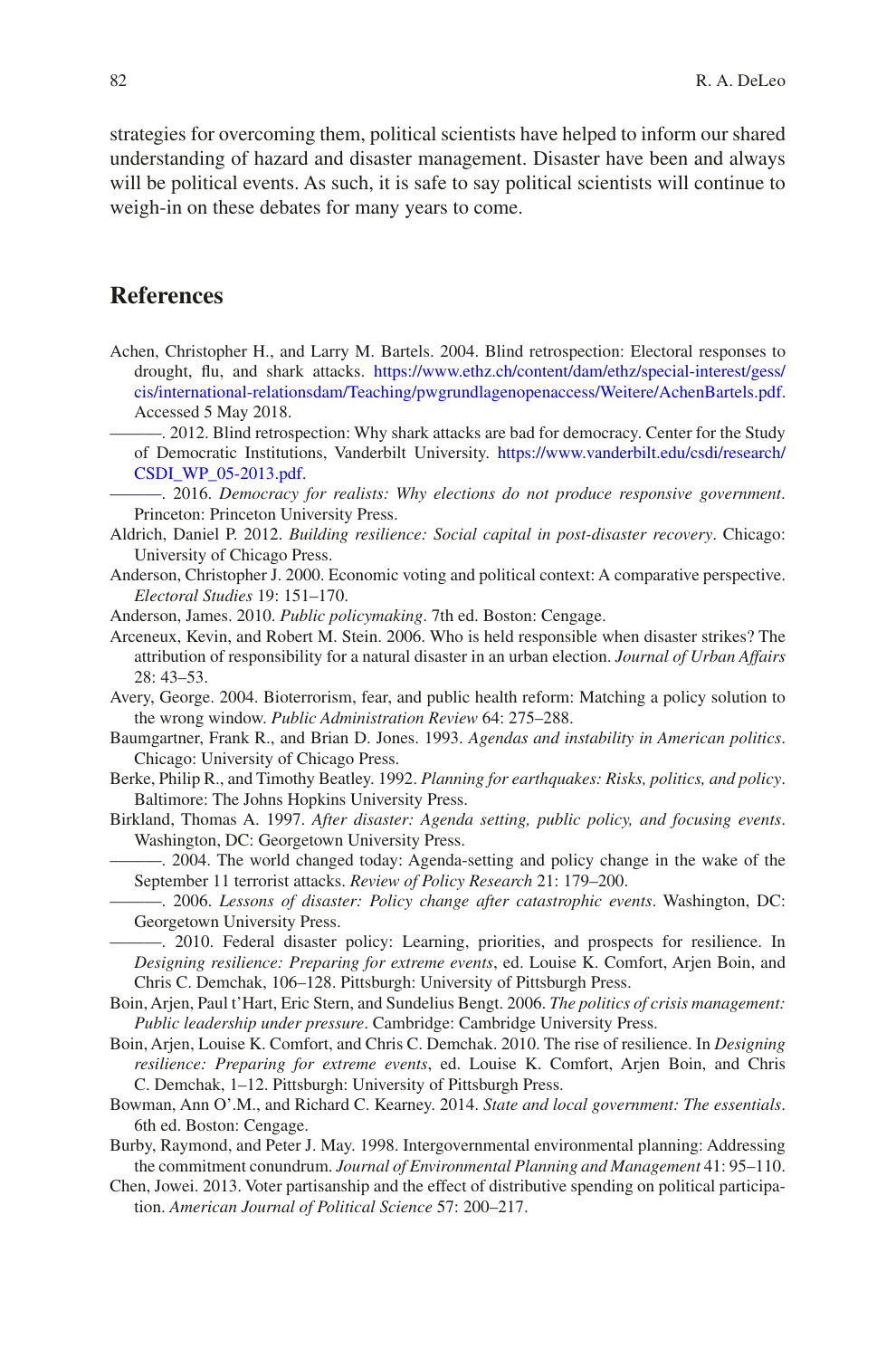- <span id="page-14-0"></span>Cimellaro, Gian Paolo. 2016. *Urban resilience for emergency response and recovery: Fundamental concepts and applications*. Cham: Springer.
- <span id="page-14-6"></span>Cobb, Roger W., and Mark H. Ross. 1997. *Cultural strategies of agenda denial: Avoidance, attack, and redefinition*. Lawrence: University of Kansas Press.
- <span id="page-14-2"></span>Comfort, Louise K. 2005. Risk, security, and disaster management. *Annual Review of Political Science* 8: 335–356.
- <span id="page-14-20"></span>Connolly, Maureen. 2009. Emergency management in the federal republic of Germany: Preserving its critical Infrastructures from hazardous natural events and terrorist acts. FEMA Emergency Management Institute. Comparative Emergency Management. Chapter 10. Available at: [https://](https://training.fema.gov/hiedu/aemrc/booksdownload/compemmgmtbookproject/) [training.fema.gov/hiedu/aemrc/booksdownload/compemmgmtbookproject/.](https://training.fema.gov/hiedu/aemrc/booksdownload/compemmgmtbookproject/)
- <span id="page-14-22"></span><span id="page-14-21"></span>DeLeo, Rob A. 2010. Anticipatory-conjectural policy problems: A case study of avian influenza. *Risk, Hazards, & Crisis in Public Policy* 1: 147–184.
	- ———. 2015. *Anticipatory policymaking: When government acts to prevent problems and why it is so difficult*. New York: Routledge.
	- ———. 2018. Indicators, agendas, and streams: Analysing the politics of preparedness. *Policy & Politics* 46: 27–45.
- <span id="page-14-23"></span><span id="page-14-19"></span>Djalali, Ahmadreza, Francesco Della Corte, Marco Foletti, Luca Ragazzoni, Alba Ripoll Gallardo, Olivera Lupescu, Chris Arculeo, Götz von Arnim, Tom Friedl, Michael Ashkenazi, Philipp Fischer, Boris Hreckovski, Amir Khorram-Manesh, Radko Komadina, Konstanze Lechner, Cristina Patru, Frederick M. Burkle Jr, and Pier Luigi Ingrassia. 2014. Art of disaster preparedness in European Union: A survey on the health systems. *PLOS Currents Disasters* Dec. 17.
- <span id="page-14-1"></span>Dynes, Russell R. 2000. The dialogue between Voltaire and Rousseau on the Lisbon earthquake: The emergence of a social science view. *International Journal of Mass Emergencies and Disasters* 18: 97–115.
- <span id="page-14-7"></span>Fiorina, Morris P. 1974. *Representatives, roll calls, and constituencies*. Lexington: Lexington Books.
- <span id="page-14-8"></span>Fiorina, Morris P. 1981. *Retrospective voting in American national elections*. New Haven, Connecticut: Yale University Press.
- <span id="page-14-16"></span>Gasper, John T., and Andrew Reeves. 2011. Make it rain? Retrospection and the attentive electorate in the context of natural disasters. *American Journal of Political Science* 55: 340–355.
- <span id="page-14-4"></span>Gerber, Brian J. 2007. Disaster management in the United States: Examining key political and policy challenges. *The Policy Studies Journal* 35: 227–238.
- <span id="page-14-17"></span>Gerber, Brian J., and Grant W. Neeley. 2005. Perceived risk and citizen preferences for governmental management of routine hazards. *Policy Studies Journal* 33: 395–418.
- <span id="page-14-14"></span>Godschalk, David, Adam Rose, Elliot Mittler, Keith Porter, and Carol Taylor West. 2009. Estimating the value of foresight: Aggregate analysis of natural hazard mitigation benefits and costs. *Journal of Environmental Planning and Management* 52: 739–756.
- <span id="page-14-10"></span><span id="page-14-9"></span>Healy, Andrew, and Neil Malhotra. 2009. Myopic voters and natural disaster policy. *American Political Science Review* 103: 387–406.
	- ———. 2010. Random events, economic losses, and retrospective voting: Implications for democratic competence. *Quarterly Journal of Political Science* 5: 193–208.

<span id="page-14-11"></span>———. 2013. Retrospective voting reconsidered. *Annual Review of Political Science* 16: 285–306.

- <span id="page-14-13"></span>Huber, Peter W. 1986. *The Bhopalization of American tort law*, Hazards: Technology and Fairness, 89–110. Washington, DC: National Academy Press.
- <span id="page-14-3"></span>Islam, Tanveer, and Jeffrey Ryan. 2016. *Hazard mitigation in emergency management*. Waltham: Elsevier.
- <span id="page-14-5"></span>Jasanoff, Sheila. 2010. Beyond calculation: A democratic response to risk. In *Disaster and the politics of intervention*, ed. Andrew Lakoff, 14–41. New York: Columbia University Press.
- <span id="page-14-18"></span>Kapuco, Naim, Christopher V. Hawkins, and Fernando I. Rivera. 2014. *Disaster resiliency: Interdisciplinary perspectives*. London: Routledge.
- <span id="page-14-12"></span>Kingdon, John W. 2003. *Agendas, alternatives, and public policies*. 2nd ed. New York: Addison-Wesley Educational Publishers.
- <span id="page-14-15"></span>Kousser, Thad, Jeffrey B. Lewis, and Seth E. Masket. 2007. Ideological adaptation? The survival instinct of threatened legislators. *The Journal of Politics* 69: 828–843.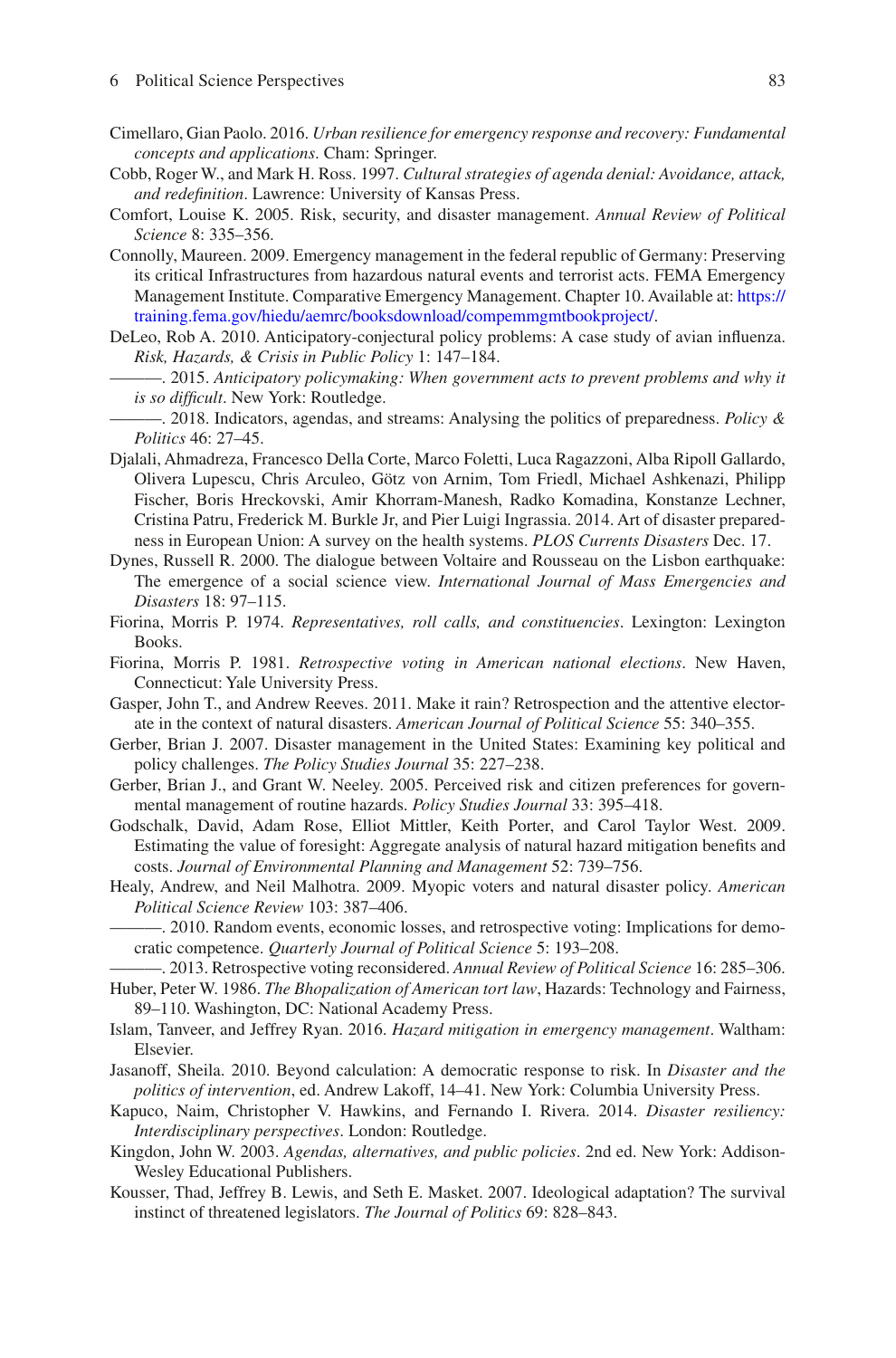- <span id="page-15-18"></span>Lewis-Beck, Michael S. 1990. *Economics and elections: The major Western democracies*. Michigan: Michigan University Press.
- <span id="page-15-0"></span>Lindell, Michael K., Carla Prater, and Ronald W. Perry. 2006. *Introduction to emergency management*. New York: Wiley.
- <span id="page-15-12"></span>May, Peter J. 1991. Addressing public risks: Federal earthquake policy design. *Journal of Policy Analysis and Management* 10: 263–285.
- <span id="page-15-13"></span>May, Peter J., and Thomas A. Birkland. 1994. Earthquake risk reduction: An examination of local regulatory efforts. *Environmental Management* 18: 923–937.
- <span id="page-15-11"></span>May, Peter J., and Chris Koski. 2013. Addressing public risks: Extreme events and critical infrastructures. *Review of Policy Research* 30: 139–159.
- <span id="page-15-14"></span>May, Peter J., Ashley E. Jochim, and Joshua Sapotichne. 2011. Constructing homeland security: An anemic regime. *Policy Studies Journal* 39: 285–307.
- <span id="page-15-9"></span>McBeth, Mark K., Elizabeth A. Shanahan, Ruth J. Arnell, and Paul L. Hathaway. 2007. The intersection of narrative policy analysis and policy change theory. *Policy Studies Journal* 35: 87–108.
- <span id="page-15-15"></span>Mileti, Dennis. 1999. *Disasters by design: A reassessment of natural hazards in the United States*. Washington, DC: Joseph Henry Press.
- <span id="page-15-6"></span>Nohrstedt, Daniel. 2005. External shocks and policy change: Three-Mile Island and Swedish nuclear energy policy. *Journal of European Public Policy* 12: 1041–1059.
- <span id="page-15-7"></span>———. 2008. The politics of crisis policymaking: Chernobyl and Swedish nuclear energy policy. *Policy Studies Journal* 36: 257–278.
- <span id="page-15-2"></span>Parsons, Wayne. 1995. *Public policy: An introduction to the theory and practice of policy analysis*. Cheltenham: Edward Elgar.
- <span id="page-15-5"></span>Pralle, Sarah B. 2006. *Branching out, digging in: environmental advocacy and agenda setting*. Washington, DC: Georgetown University Press.
- <span id="page-15-17"></span>Quoidbach, Jordi, Daniel T. Gilbert, and Timothy D. Wilson. 2013. The end of history illusion. *Science* 339: 96–98.
- <span id="page-15-19"></span>Reeves, Andrew. 2011. Political disaster: Unilateral powers, electoral incentives, and presidential disaster declarations. *The Journal of Politics* 73: 1142–1151.
- <span id="page-15-21"></span>Renda-Tenali, Irmak, and François Mancebo. 2009. French emergency management system: Moving toward an integrated risk management policy. Comparative Emergency Management. [https://training.fema.gov/hiedu/aemrc/booksdownload/compemmgmtbookproject/.](https://training.fema.gov/hiedu/aemrc/booksdownload/compemmgmtbookproject/) Accessed 5 May 2018.
- <span id="page-15-1"></span>Roberts, Patrick S. 2010. Private choices, public harms: The evolutions of national disaster organizations in the United States. In *Disaster and the politics of intervention*, ed. Andrew Lakoff, 42–69. New York: Columbia University Press.
- <span id="page-15-10"></span>———. 2013. *Disasters and the American state: How politicians, bureaucrats, and the public prepare for the unexpected*. Cambridge: Cambridge University Press.
- <span id="page-15-8"></span>Rochefort, David A., and Roger W. Cobb. 1994. Problem definition: An emerging perspective. In *The politics of problem definition: Shaping the policy agenda*, ed. David Rochefort and Roger W. Cobb, 1–31. Kansas: University of Kansas Press.
- <span id="page-15-16"></span>Rose, Adam, Keith Porter, Nicole Dash, Jawhar Bouabid, Charles Huyck, John Whitehead, Douglass Shaw, Ronald Eguchi, Craig Taylor, McLane Thomas, L. Thomas Tobin, Philip T. Ganderton, David Godschalk, Anna S. Kiremidijian, Kathleen Tierney, and Carol Taylor West. 2007. Benefit-cost analysis of FEMA hazard mitigation grants. *Natural Hazards Review* 8: 97–111.
- <span id="page-15-20"></span>Ross, Ashley D. 2015. *Local disaster resilience: Administrative and political perspectives*. New York: Routledge.
- <span id="page-15-3"></span>Sabatier, Paul A. 1988. An advocacy coalition framework of policy change and the role of policyoriented learning therein. *Policy Sciences* 21: 129–168.
- <span id="page-15-4"></span>Sabatier, Paul, Hank Jenkins-Smith. 1999. The advocacy coalition framework: An assessment. Theories of the policy process. Paul Sabatier 117–166. Boulder: Westview Press.